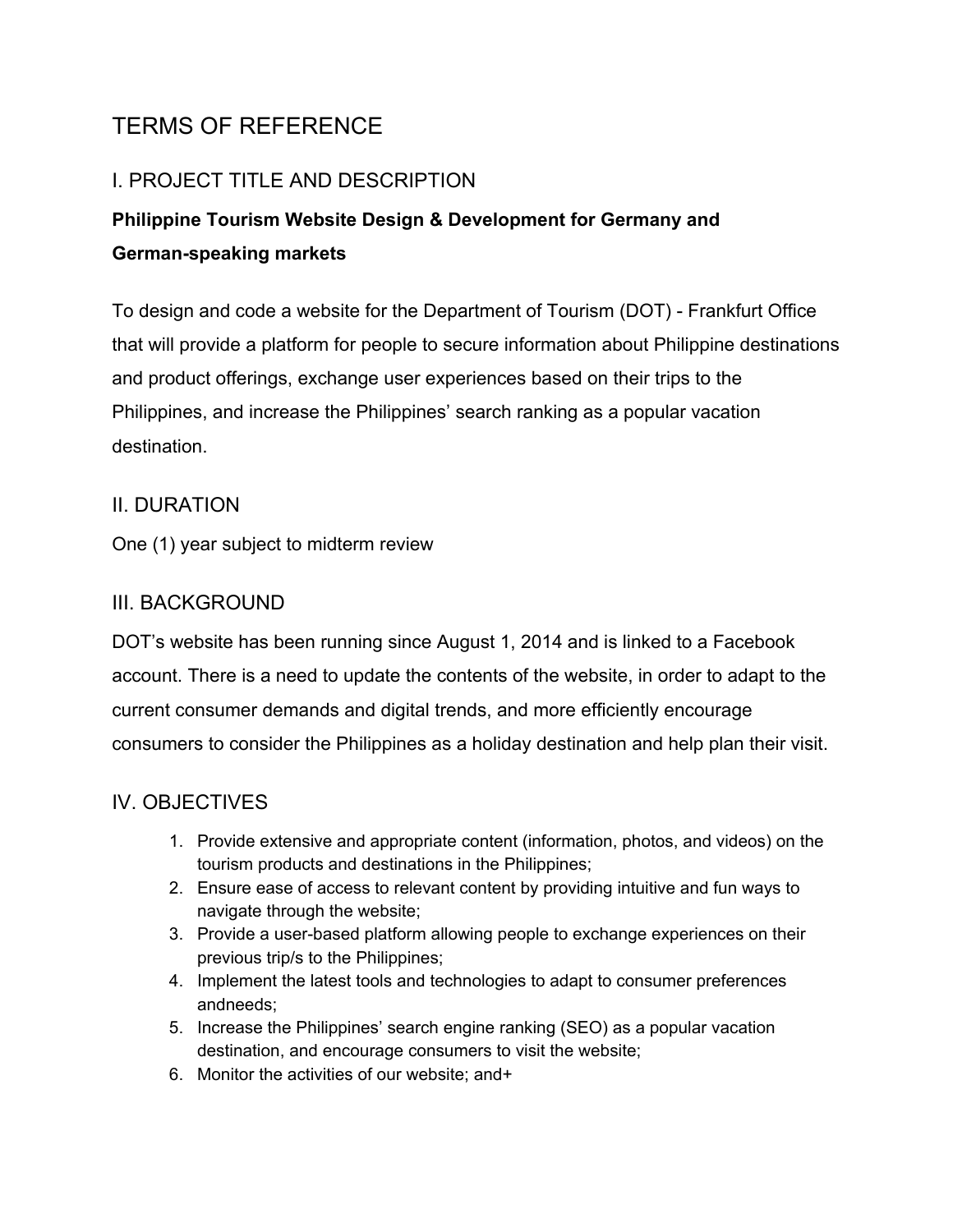- 7. Provide a web page for posting of tenders and calls for bids for the implementation of the DOT-Frankfurt Office's programs and activities
- V. SCOPE OF WORK / DELIVERABLES
- 1. Project Management
	- strategy and integration of digital assets
	- briefing, coordination, planning
- 2. Web design and development
- 2.1. Complete overhaul of website appearance
	- visual development of the webpage that follows DOT guidelines (landing page and subpages)
	- layout and artwork (texts, photographic materials, sound etc.)
	- definition of formal elements (buttons, navigation, etc.)

## 2.2. Usability

- Creation of a design that is easy to read, navigate and understand
- Compatibility to different browsers
- Ability of the webpage to work nicely to all other screen resolutions, including mobiles and tablets

#### 2.3. Content Management

- Analysis and conceptualization of the content of the website
- Generate regular content updates (articles, TOR for bidding, images and videos) for the span of our one year contract
- Integration of additional elements like search, Google maps, newsletter, etc.
- Adaption for different screen sizes (responsive design)
- Custom programming
- Integration of image and video galleries
- Integration of news module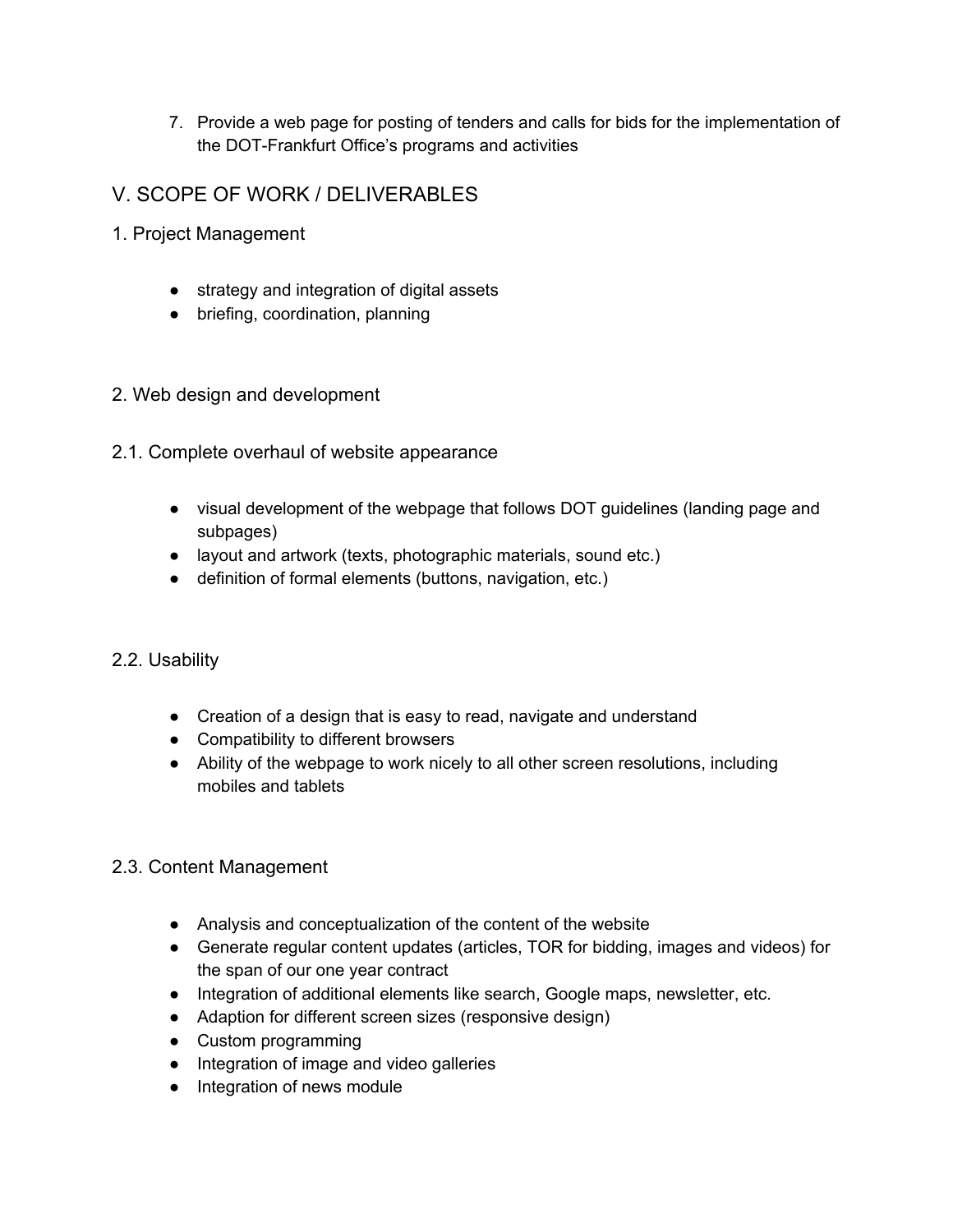- Integration of banner slideshow
- Installation of development server
- Coordination and provision of go-live
- 2.4. Interactive itinerary planner
- 2.5. Functionality
- 2.6. Social Media Integration

3. One (1) year Hosting and maintenance fee, Domain registration and Webserver administration. Plus hosting of email in the same domain as the website, with possibility of purchasing the current domain.

- 4. Search Engine Optimization
	- Link building service (quality back links)
	- Integration of Google analytics, etc.
- 5. Integrated Launch of all digital assets

#### Please refer to Annex A for detailed website [requirements.](http://www.morefunphilippines.de/fileadmin/bekanntmachungen/Ausschreibungen/ANNEX_A_website_development_2019.pdf)

At the closing of the project, the Developer must submit and turnover to DOT all the elements of the design and development project. This includes all the deliverables mentioned above, elements of the web content, design and code of the website, layout conversion of modules, and converted images and videos, and all other materials developed throughout the duration of the project.

## VI. TIMELINE AND SCHEDULE OF WORK

- July 29, 2019 Submission of bid proposals, inclusive of website requirements according to Annex A of this Terms of Reference, and mandatory legal documents.
- July 29 to Aug. 2, 2019 Interview and response period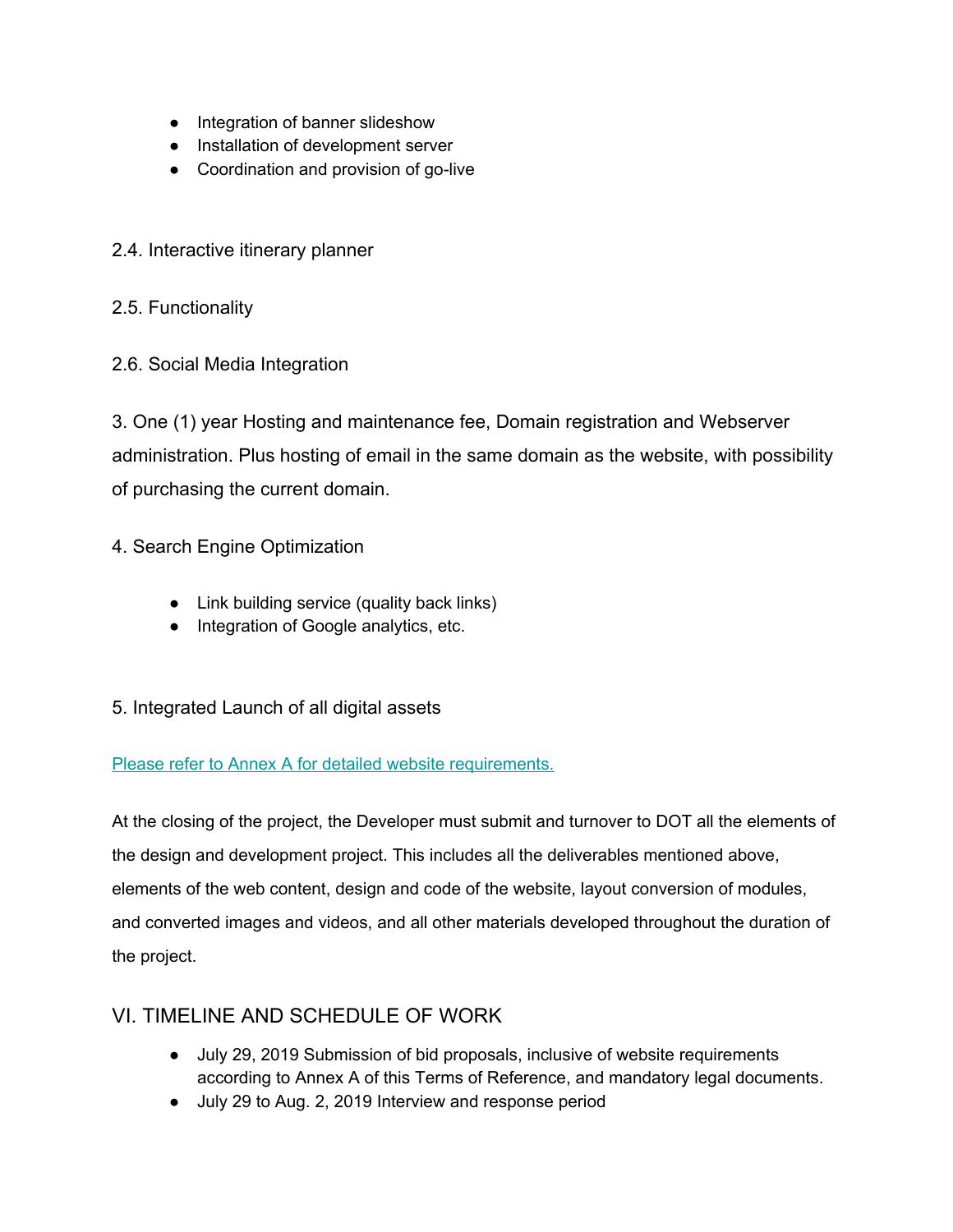- Aug. 4, 2019 Selection of the DOT Frankfurt office of the winning website developer
- Aug. 12, 2019 Submission of revised website development plan including firmed up proposals on how to implement each aspect of the website, timelines and schedules.
- Sept. 2, 2019 Final review
- Oct. 14, 2019 Final Go-Live Date

# VII. BUDGET

Total budget allocation for 1 year is Euro25.000,00 inclusive of all taxes and other applicable fees.

Interested bidders must present a budget breakdown in their proposal, indicating the components of their proposed budget.

The selected agency shall be subject to assessment by the DOT Frankfurt. The DOT Frankfurt reserves the right to terminate the services of the winning bidder should any part of the deliverables be unsatisfactory.

Possible to add or remove requirements as deemed necessary, based on what would be the most beneficial for the government.

# VIII. DOCUMENTARY REQUIREMENTS

- Signed Terms of Reference (all pages should be initialed)
- Company registration documents and appropriate licenses
- Latest Tax clearance

• Company portfolio containing similar projects previously undertaken in the past 5 years.

The winning bid shall be determined based on the proposal with the most advantageous financial packaged cost, provided that the amount of the bid does not exceed the established total budget for the project.